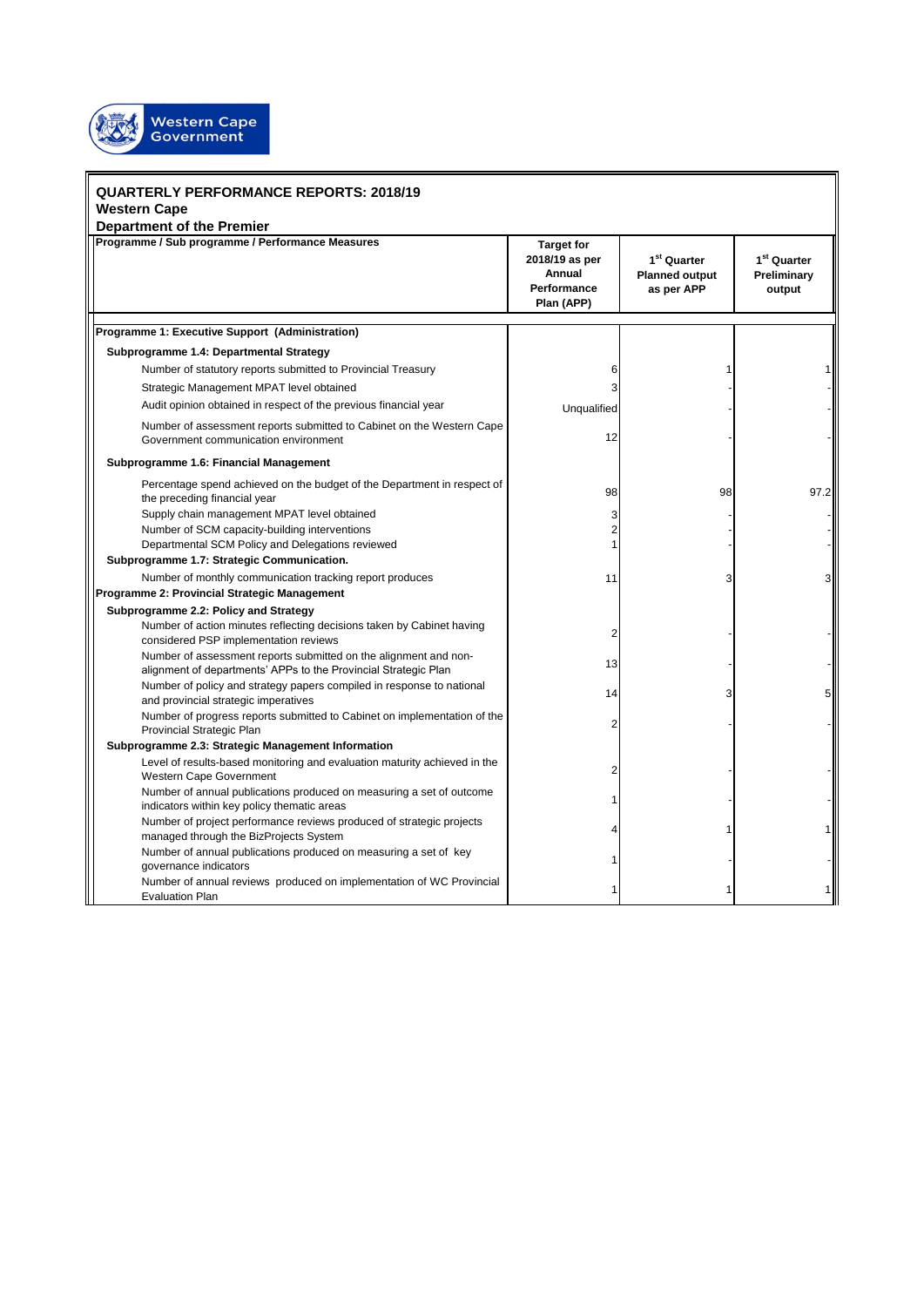| Programme / Sub programme / Performance Measures                                                                          | <b>Target for</b><br>2018/19 as per<br>Annual<br><b>Performance</b><br>Plan (APP)                                    | $1st$ Quarter<br><b>Planned output</b><br>as per APP | 1 <sup>st</sup> Quarter<br>Preliminary<br>output |
|---------------------------------------------------------------------------------------------------------------------------|----------------------------------------------------------------------------------------------------------------------|------------------------------------------------------|--------------------------------------------------|
| Subprogramme 2.4: Strategic Programmes (Chief Directorate: International and Priority Programmes)                         |                                                                                                                      |                                                      |                                                  |
| Number of consolidated reports submitted on key partnerships and<br>engagements                                           |                                                                                                                      |                                                      |                                                  |
| Number of reports submitted on strategic international engagements                                                        |                                                                                                                      |                                                      |                                                  |
| Number of reports submitted on strategic priority projects<br>Programme 3: People Management                              |                                                                                                                      |                                                      |                                                  |
| Subprogramme 3.2: Organisation Development                                                                                |                                                                                                                      |                                                      |                                                  |
| Number of departmental organisational behaviour reports submitted                                                         | 13                                                                                                                   |                                                      |                                                  |
| Number of transversal service delivery intervention reports submitted bi-<br>annually                                     | $\overline{2}$                                                                                                       |                                                      |                                                  |
| Number of departmental business process reports submitted<br>Number of departmental organisation design reports submitted | 13<br>13                                                                                                             |                                                      |                                                  |
| Level of People Management Maturity attained                                                                              | Self- Assessment<br><b>Report on Maturity</b><br><b>Model Pilot</b><br>implementation in<br>Programme 3<br>submitted |                                                      |                                                  |
| Subprogramme 3.3: People Training and Empowerment                                                                         |                                                                                                                      |                                                      |                                                  |
| Number of learning programmes offered                                                                                     | 50                                                                                                                   |                                                      |                                                  |
| Number of learning programmes assessed for training impact                                                                |                                                                                                                      |                                                      |                                                  |
| Number of projects for Youth Empowerment offered                                                                          |                                                                                                                      |                                                      |                                                  |
| Subprogramme 3.4: People Management Practices                                                                             |                                                                                                                      |                                                      |                                                  |
| Percentage of planned strategic business partnership initiatives completed                                                | 90                                                                                                                   |                                                      |                                                  |
| Percentage planned innovative people practices initiatives completed                                                      | 85                                                                                                                   |                                                      |                                                  |
| Percentage planned transactional excellence initiatives completed                                                         | 85                                                                                                                   |                                                      |                                                  |
| Percentage planned people manager and professional empowerment<br>initiatives completed                                   | 85                                                                                                                   |                                                      |                                                  |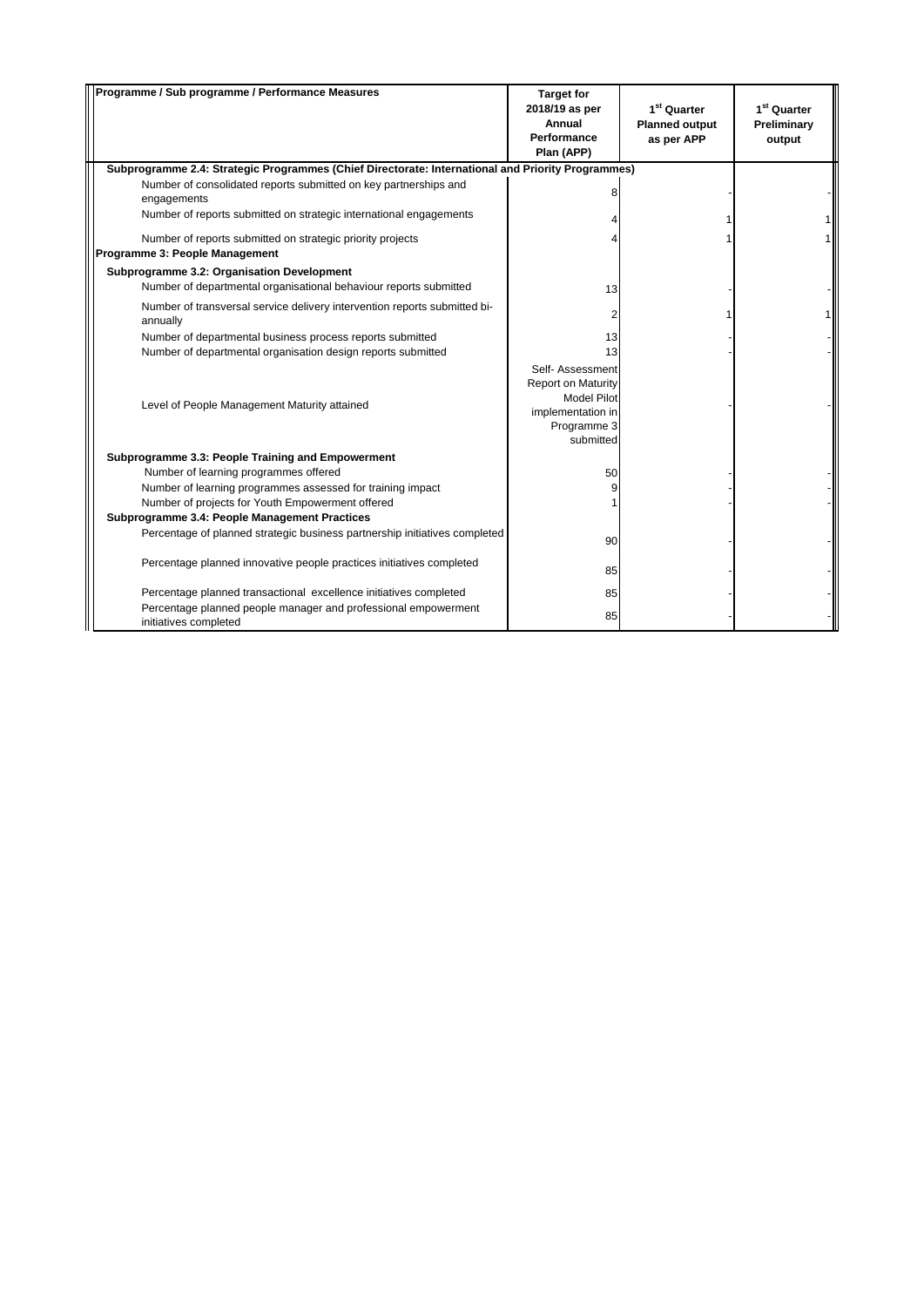| Programme / Sub programme / Performance Measures                                                     | <b>Target for</b><br>2018/19 as per<br>Annual<br>Performance<br>Plan (APP) | 1 <sup>st</sup> Quarter<br><b>Planned output</b><br>as per APP | 1 <sup>st</sup> Quarter<br>Preliminary<br>output |
|------------------------------------------------------------------------------------------------------|----------------------------------------------------------------------------|----------------------------------------------------------------|--------------------------------------------------|
| Programme 4: Centre for e-Innovation                                                                 |                                                                            |                                                                |                                                  |
| Subprogramme 4.2: Strategic ICT Services                                                             |                                                                            |                                                                |                                                  |
| ICT governance maturity rating (COBIT 5)                                                             |                                                                            |                                                                |                                                  |
| Number of prioritised Western Cape Government citizen-facing services<br>automated                   |                                                                            |                                                                |                                                  |
| Percentage of Ce-I service standards met in a given year                                             |                                                                            |                                                                |                                                  |
| Number of departmental ICT plans reviewed                                                            | 13                                                                         |                                                                |                                                  |
| Number of e-government access channels managed through which<br>citizens actively engage governement | 11                                                                         |                                                                |                                                  |
| Number of prioritized-citizen-facing services automated                                              |                                                                            |                                                                |                                                  |
| Presidential Hotline resolution rate                                                                 | 95                                                                         | 95                                                             | 99.51                                            |
| Total number of new Cape Access Centres estblised                                                    |                                                                            |                                                                |                                                  |
| Subprogramme 4.3: GITO Management Services                                                           |                                                                            |                                                                |                                                  |
| Average percentage systems uptime and availability maintained                                        | 98                                                                         | 98                                                             | 98.09                                            |
| Average percentage network uptime and availability maintianed                                        | 98                                                                         | 98                                                             | 99.91                                            |
| Average turnaround time in days for finalising IT Service Desk requests                              | 6                                                                          | 6                                                              | 5.71                                             |
| Subprogramme 4.4: Connected Government and Unified Communications                                    |                                                                            |                                                                |                                                  |
| Number of WCG sites provided with Broadband connectivity                                             | 2 0 0 0                                                                    |                                                                |                                                  |
| Subprogramme 4.5: Transversal Applications Development and Support                                   |                                                                            |                                                                |                                                  |
| Percentage of transversal business application solutions implemented                                 | 80                                                                         |                                                                |                                                  |
| Programme 5: Corporate Assurance (Corporate Services Centre)                                         |                                                                            |                                                                |                                                  |
| Subprogramme 5.2: Enterprise Risk Management                                                         |                                                                            |                                                                |                                                  |
| Level of WCG governance maturity                                                                     |                                                                            |                                                                |                                                  |
|                                                                                                      | Finalisation of a                                                          |                                                                |                                                  |
|                                                                                                      | single gover-nance<br>framework for WCG                                    |                                                                |                                                  |
|                                                                                                      | and an associated                                                          |                                                                |                                                  |
|                                                                                                      | maturity model                                                             |                                                                |                                                  |
| Number of Legal Services service standards met in a given year                                       | 14                                                                         |                                                                |                                                  |
| Number of Communication campaign reports issued                                                      |                                                                            |                                                                |                                                  |
| Number of enterprise risk management implementation plans approved by<br><b>Accounting Officers</b>  | 12                                                                         | 12                                                             |                                                  |